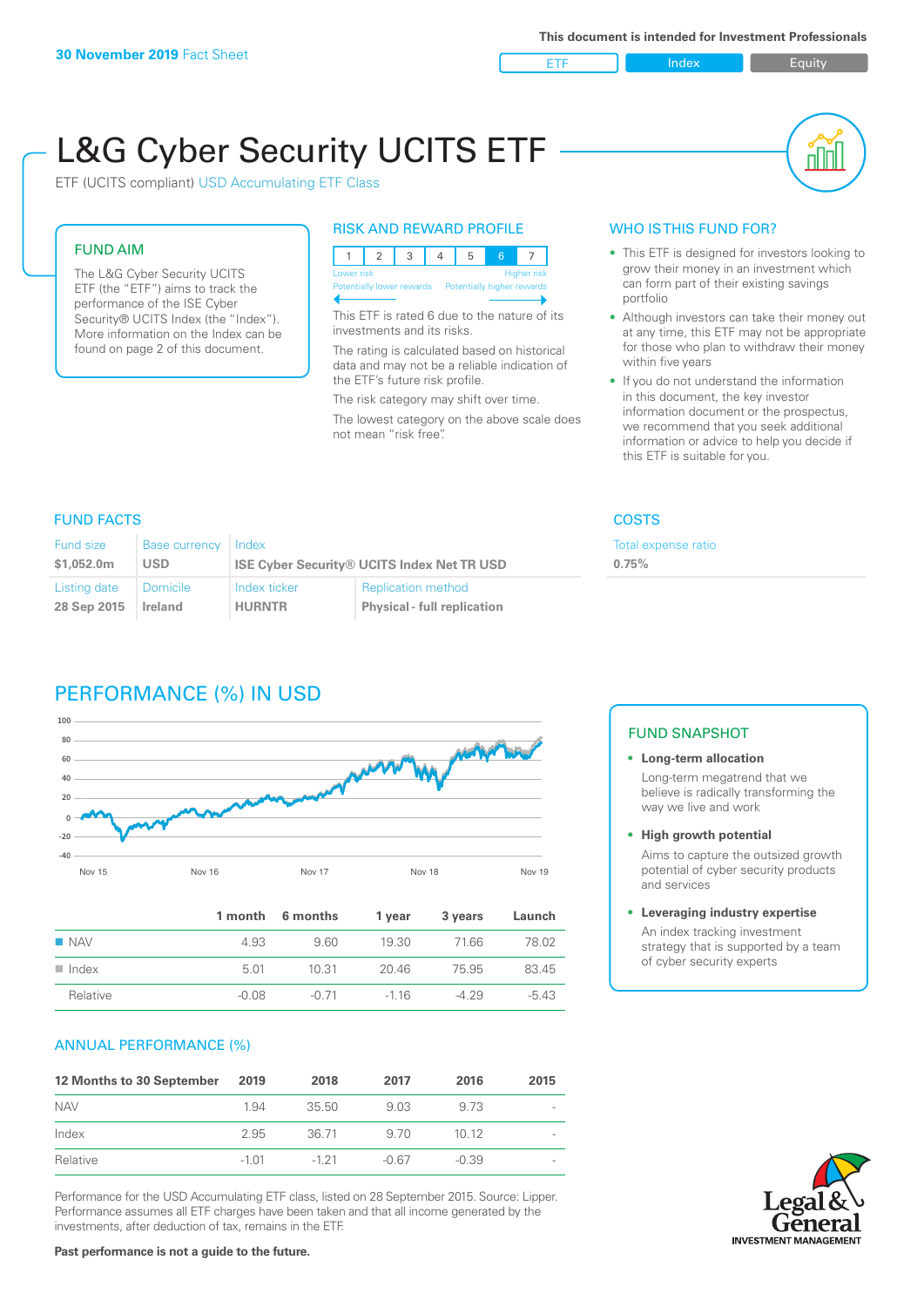## L&G Cyber Security UCITS ETF

ETF (UCITS compliant) USD Accumulating ETF Class

#### INDEX BREAKDOWN

The breakdowns below relate to the Index. The ETF's portfolio may deviate from the below. All data source LGIM unless otherwise stated. Totals may not sum to 100% due to rounding.

| <b>SECTOR (%)</b>                     |             | <b>CUF</b>                                  |
|---------------------------------------|-------------|---------------------------------------------|
| Information Technology<br>Industrials | 95.1<br>4.9 | US<br>GE<br>JP<br>$E$ El<br><b>SE</b><br>KF |



■ Top 10 constituents 34.5% Rest of Index 65.5% No. of constituents in Index 50

#### TOP 10 CONSTITUENTS (%)

| Sophos Group       | 4.2 |
|--------------------|-----|
| Fortinet           | 3.9 |
| Splunk             | 3.5 |
| FireEye            | 3.5 |
| Rapid7             | 3.3 |
| <b>Trend Micro</b> | 3.3 |
| Cyberark           | 3.3 |
| Palo Alto Networks | 3.2 |
| Qualys             | 3.2 |
| Nortonl ifel ock   | 3.1 |
|                    |     |

#### INDEX DESCRIPTION

The Index aims to track the performance of a basket of stocks of companies that are actively engaged in providing cyber security technology and services.

The Index is comprised of companies which are publically traded on various stock exchanges around the world that generate a material proportion of their revenues from the cyber security industry. The industry is deemed to be comprised of companies in the following two subsectors: (1) Infrastructure Providers that develop hardware and software for safeguarding internal and external access to files, websites and networks; and (2) Service Providers that provide consulting and secure cyber-based services.

A company is only eligible for inclusion in the Index if it is of a sufficient size (determined by reference to the total market value of its shares) and it is sufficiently "liquid" (a measure of how actively its shares are traded on a daily basis).

Within the Index, the weights allocated to the Infrastructure Provider and Service Provider subsectors are determined by reference to the relative size of each sector (i.e. the total market value of the shares of all companies within each subsector). Initially, the companies are equally weighted within each subsector. However, an adjustment to the weights is made if any company falls short of a liquidity test that is applied to each company individually.

#### INVESTMENT MANAGER

GO ETF Solutions LLP is the investment manager for each of the exchange traded funds (ETFs) issued by Legal & General UCITS ETF Plc and is responsible for the day-to-day investment management decisions for this ETF. The team is highly experienced with respect to all aspects relating to the management of an ETF portfolio, including collateral management, OTC swap trading, adherence to UCITS regulations and counterparty exposure and monitoring.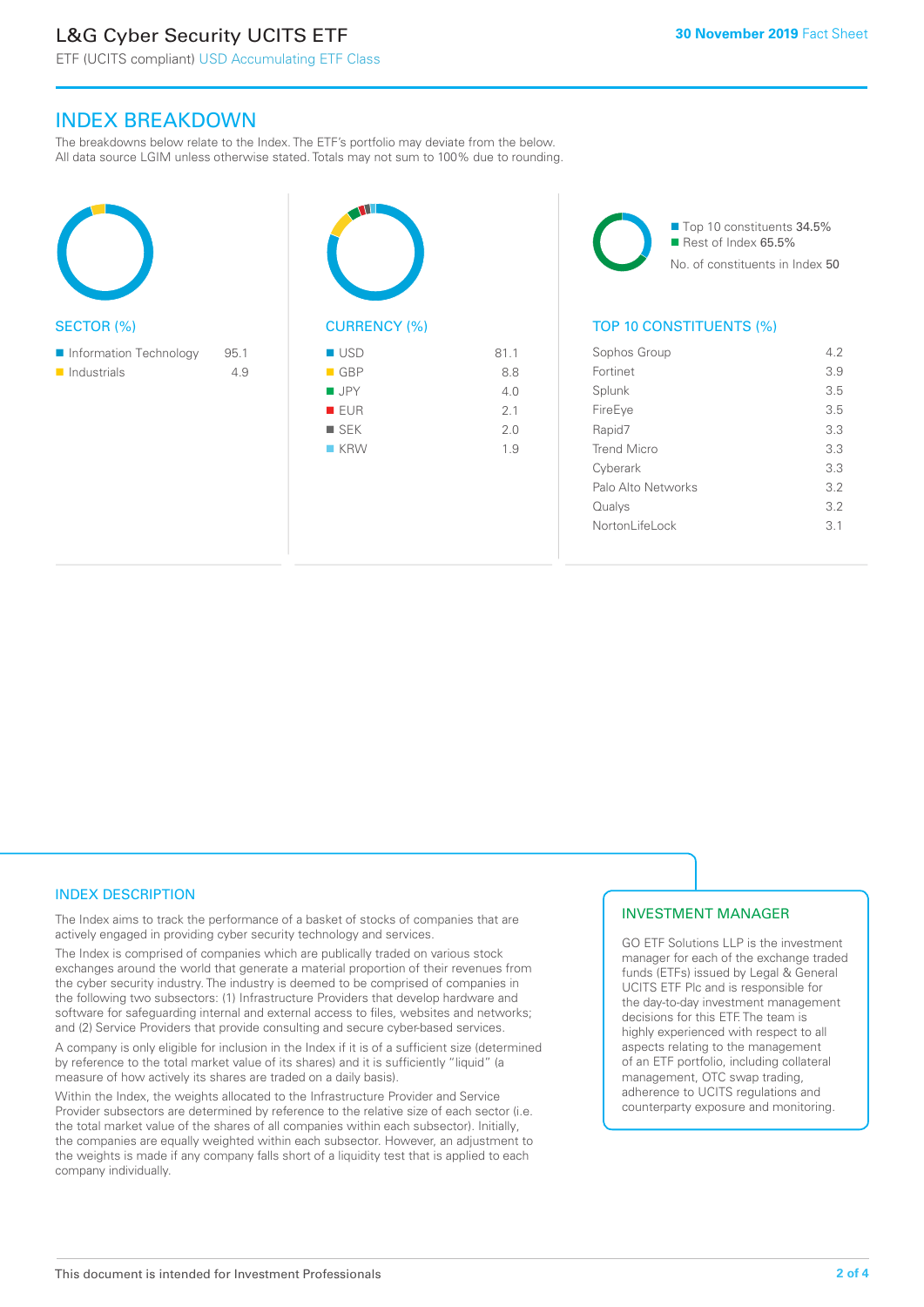# L&G Cyber Security UCITS ETF

ETF (UCITS compliant) USD Accumulating ETF Class

#### KEY RISKS

- The value of an investment and any income taken from it is not guaranteed and can go down as well as up. You may not get back the amount you originally invested.
- An investment in the ETF involves a significant degree of risk. Any decision to invest should be based on the information contained in the relevant prospectus. Prospective investors should obtain their own independent accounting, tax and legal advice and should consult their own professional advisers to ascertain the suitability of the ETF as an investment.
- The value of the shares in the ETF is directly affected by increases and decreases in the value of the Index. Accordingly the value of a share in the ETF may go up or down and a shareholder may lose some or the entire amount invested.
- The ETF's ability to closely track the Index will be affected by its ability to purchase and/or sell the Index constituents and any legal or regulatory restrictions or disruptions affecting them.
- The ETF's ability to closely track the Index will also be affected by transaction costs and taxes incurred when adjusting its investment portfolio generally and/ or to mirror any periodic adjustments to the constituents of the Index. There can be no certainty that ETF shares can always be bought or sold on a stock exchange or that the market price at which the ETF shares may be traded on a stock exchange will reflect the performance of the Index.
- The ETF is subject to the risk that third party service providers (such as a bank entering into swaps with the ETF or the ETF's depositary) may go bankrupt or fail to pay money due to the ETF or return property belonging to the ETF.
- As the Index includes micro, small and medium-sized publicly traded companies, the ETF is subject to the risk that such companies may be more vulnerable to adverse business or economic events and greater and more unpredictable price changes than larger companies or the stock market as a whole.
- The ETF is subject to the risks associated with technology-focused companies and are particularly vulnerable to rapid developments in technology (which may leave their products out-of-date), government regulation and competition from domestic and foreign competitors who may have lower production costs. Such companies may also have difficulties establishing and maintaining patents, copyrights, trademarks and trade secrets relating to their products which could negatively affect their value.

For more information, please refer to the key investor information document on our website Ø

#### TRADING INFORMATION

| <b>Exchange</b>           | <b>Currency ISIN</b> |              | <b>SEDOL</b>   | Ticker      | <b>Bloomberg</b> |
|---------------------------|----------------------|--------------|----------------|-------------|------------------|
| London Stock Exchange USD |                      | IE00BYPLS672 | <b>BYPLS67</b> | USPY        | <b>USPY IN</b>   |
| London Stock Exchange GBP |                      | IE00BYPLS672 | BYRGP36        | <b>ISPY</b> | <b>ISPY IN</b>   |
| Borsa Italiana            | EUR                  | IE00BYPLS672 | <b>BYV7098</b> | <b>ISPY</b> | <b>ISPY IM</b>   |
| Deutsche Börse            | EUR                  | DE000A14ZT85 | <b>BYN2022</b> | USPY        | <b>USPY GY</b>   |
| <b>SIX Swiss Exchange</b> | CHF                  | IE00BYPLS672 | <b>RYSXHT6</b> | <b>ISPY</b> | <b>ISPY SW</b>   |
| <b>NYSE Euronext</b>      | <b>FUR</b>           | IE00BYPLS672 | <b>BE33SD9</b> | <b>ISPY</b> | <b>ISPY NA</b>   |

The currency shown is the trading currency of the listing.



#### SPOTLIGHT ON LEGAL & GENERAL INVESTMENT MANAGEMENT

We are one of Europe's largest asset managers and a major global investor, with assets under management of €1,268.0 billion (as at 30 June 2019). We work with a wide range of global clients, including pension schemes, sovereign wealth funds, fund distributors and retail investors.

The AUM disclosed aggregates the assets managed by LGIM in the UK, LGIMA in the US and LGIM Asia in Hong Kong. The AUM includes the value of securities and derivatives positions.

#### COUNTRY REGISTRATION



#### TO FIND OUT MORE



#### **Index Disclaimer**

Nasdaq, Inc. and its respective affiliates do not guarantee the accuracy and/or the completeness of the ISE Cyber Security® UCITS Index (the "Index") or any data included therein and Nasdaq, Inc. and its respective affiliates shall have no liability for any errors, omissions, or interruptions therein. Nasdaq, Inc. and its respective affiliates make no warranty, express or implied, as to results to be obtained by the adviser, owners of the ETF, or any other person or entity from the use of the Index or any data included therein. Nasdaq, Inc. and its respective affiliates make no express or implied warranties, and expressly disclaim all warranties, of merchantability or fitness for a particular purpose or use with respect to the Index or any data included therein. Without limiting any of the foregoing, in no event shall Nasdaq, Inc. or its respective affiliates have any liability for any lost profits or indirect, punitive, special or consequential damages or losses, even if notified of the possibility of such damages.